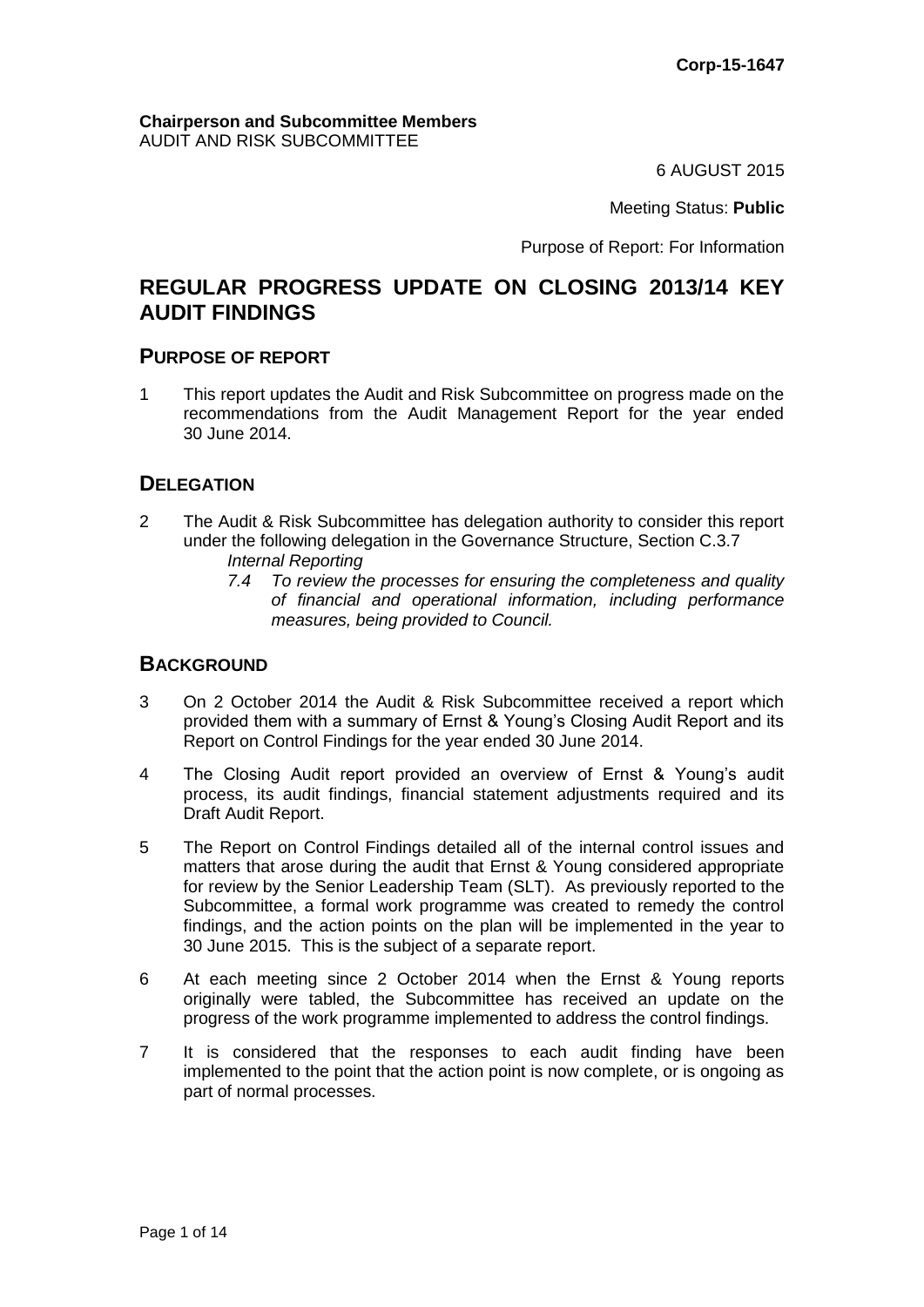# **ISSUES AND OPTIONS**

#### **Issues**

- 8 Ernst & Young identified 11 issues during its audit of the 2014 Annual Report that it considers appropriate for review by SLT.
- 9 None of the issues identified were considered to be high risk, requiring immediate corrective action however three of the issues were rated as moderate, requiring substantial improvement, ideally within 6 months. The remaining eight issues were classed as low risk, requiring corrective action to be implemented within 6 to 12 months.
- 10 The work programme, a consolidated report comprising Ernst & Young's recommendations and Council's action plan for addressing each finding, and the progress to date, is attached as Appendix 1 to this report.

## **CONSIDERATIONS**

## Policy considerations

11 One of the audit findings relates specifically to all policies being reviewed in a more timely fashion. A review of all Council policies has commenced and all corporate policy updates are targeted to be completed in 2015 and will be reviewed at least every five years or more frequently if considered prudent to do so.

# Legal considerations

12 There are no legal considerations.

# Financial considerations

13 There are no financial considerations.

## Tāngata whenua considerations

14 There are no tāngata whenua considerations.

# **SIGNIFICANCE AND ENGAGEMENT**

## Degree of significance

15 This matter has a low level of significance under the Council policy.

## Consultation already undertaken

16 Due to the nature of the decision being made, no consultation process is required to be undertaken.

# Engagement planning

17 An engagement plan is not needed to implement this decision.

## **Publicity**

18 There are no publicity issues to be considered at this stage.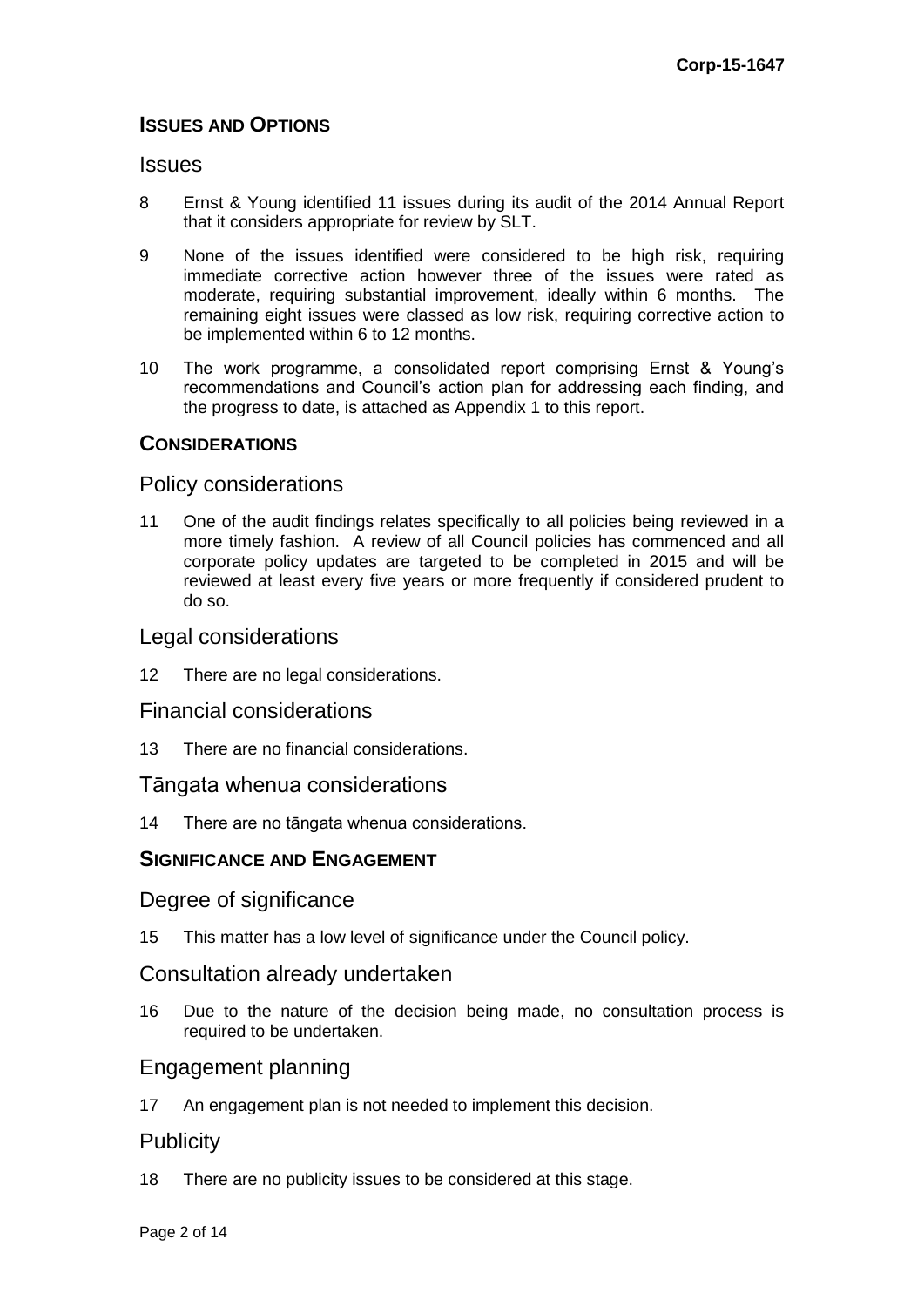# **RECOMMENDATIONS**

19 That the Audit and Risk Subcommittee note the progress made on the recommendations in Ernst & Young's Report on Control Findings for the year ended 30 June 2014 as per the Work Programme in Appendix 1 to this report Corp-15-1647.

| Report prepared by                                  | <b>Approved for submission</b>                                         | <b>Approved for submission</b>                                            |  |  |
|-----------------------------------------------------|------------------------------------------------------------------------|---------------------------------------------------------------------------|--|--|
| <b>Mark de Haast</b><br><b>Financial Controller</b> | <b>Stephen McArthur</b><br>Group Manager Strategy &<br><b>Planning</b> | <b>Wayne Maxwell</b><br><b>Group Manager Corporate</b><br><b>Services</b> |  |  |

Appendix 1 - Work Programme for audit findings for the year ended 30 June 2014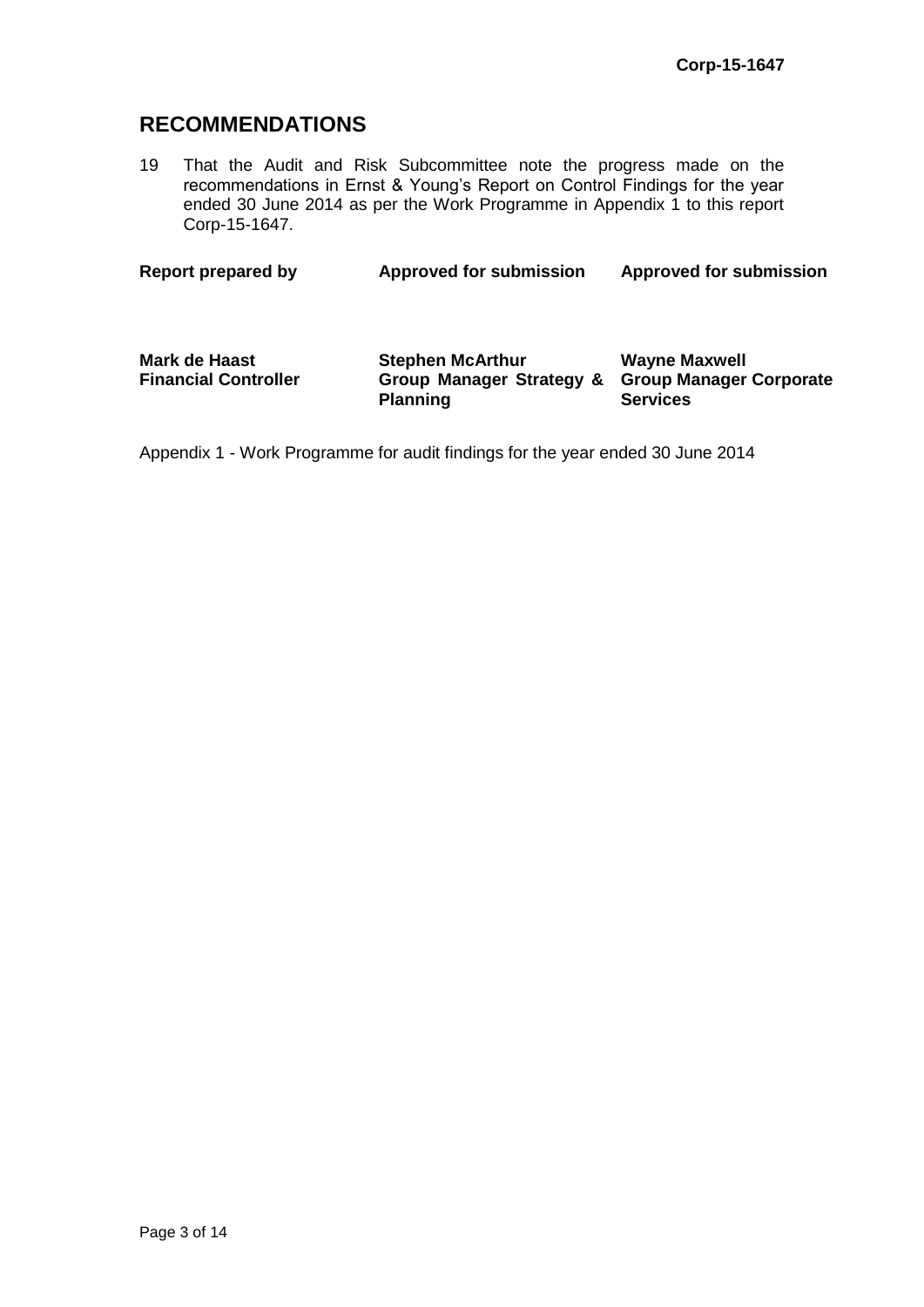Work programme for audit findings for the year ended 30 June 2014

| No.         | <b>Control</b><br>finding and<br>risk ranking                     | <b>Target date</b><br><b>for</b><br>completion<br>and current<br><b>status</b> | <b>Ernst &amp; Young</b><br><b>Audit</b><br><b>Recommendation</b>                                                                                                                                                                                                                                                                                                 | <b>Council's Response</b>                                                                                                                                                                                                                                                                                                                                                                                                                                                                           | <b>Action Plan</b>                                                                                                                                                                         | <b>Responsibility</b>                       | <b>Progress to date</b>                                                                                                                                                                                                                                                                                                                                                                                                                                                                                                                                                                 |
|-------------|-------------------------------------------------------------------|--------------------------------------------------------------------------------|-------------------------------------------------------------------------------------------------------------------------------------------------------------------------------------------------------------------------------------------------------------------------------------------------------------------------------------------------------------------|-----------------------------------------------------------------------------------------------------------------------------------------------------------------------------------------------------------------------------------------------------------------------------------------------------------------------------------------------------------------------------------------------------------------------------------------------------------------------------------------------------|--------------------------------------------------------------------------------------------------------------------------------------------------------------------------------------------|---------------------------------------------|-----------------------------------------------------------------------------------------------------------------------------------------------------------------------------------------------------------------------------------------------------------------------------------------------------------------------------------------------------------------------------------------------------------------------------------------------------------------------------------------------------------------------------------------------------------------------------------------|
| $\mathbf 1$ | <b>Review of</b><br>asset<br>revaluation<br>reports<br>(Moderate) | 18 Mar 2015<br>(Closed)                                                        | We recommend<br>that management<br>involved in the<br>preparation of the<br>annual financial<br>statements are<br>actively involved in<br>the valuation<br>process and<br>complete sufficient<br>due diligence to<br>satisfy themselves<br>that the information<br>presented in the<br>valuation report is<br>appropriate for<br>financial reporting<br>purposes. | Council agrees with<br>the recommendation<br>and notes the<br>valuation process<br>requires improvement<br>in terms of clarity of<br>project scope and<br>deliverables, end to<br>end process<br>management and an<br>impact assessment<br>and review process<br>for Senior<br>Management to<br>validate the proposed<br>asset revaluations.<br>Council intends to<br>review its current<br>asset revaluation<br>policy and will<br>consider an annual<br>rolling programme of<br>asset valuations. | Develop an annual<br>rolling programme of<br>asset valuations from<br>2015/16 including a<br>competitive and robust<br>procurement process<br>for independent and<br>registered valuer(s). | Financial<br>Controller with<br>SLT support | On-going discussions are<br>being held with Porirua<br>City Council aimed at<br>formalising a shared<br>services agreement that<br>meets the requirements of<br>all parties involved.<br>A proposed project plan<br>will be presented to the<br>Senior Leadership Team<br>for the revaluation of the<br>three waters for the year<br>ended 30 June 2016 for<br>approval. Finance and<br>Infrastructure will work<br>collaboratively with<br>Council's valuers to<br>ensure that a robust<br>valuation process and<br>sufficient due diligence is<br>completed prior to 30<br>June 2016. |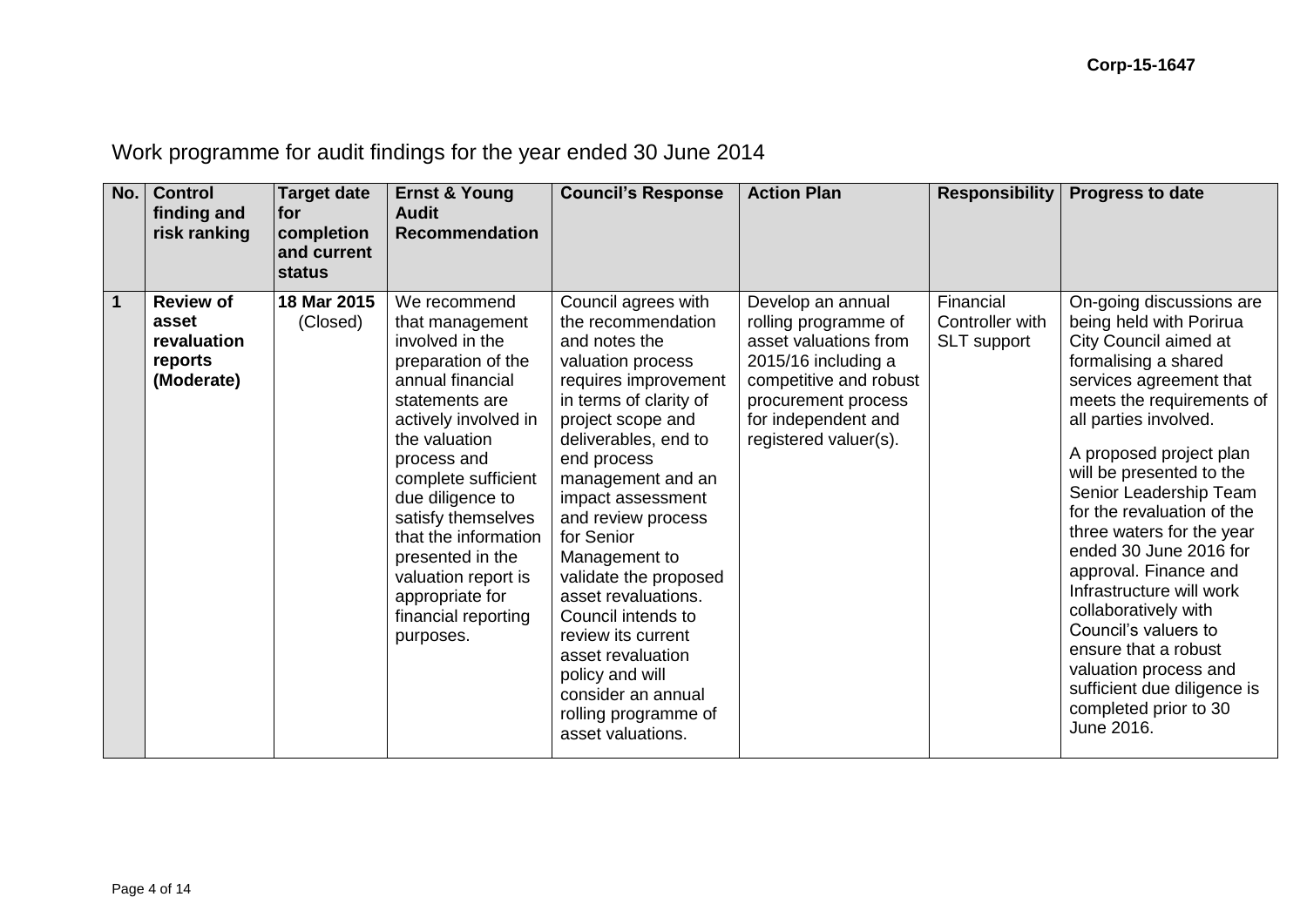| No.            | <b>Control</b><br>finding and<br>risk ranking                      | <b>Target date</b><br>for<br>completion<br>and current<br><b>status</b> | <b>Ernst &amp; Young</b><br><b>Audit</b><br><b>Recommendation</b>                                                                                                                                                                                                                                                                                                                                                                                                      | <b>Council's Response</b>                                                                                                                                                                                                                            | <b>Action Plan</b>                                                                                                                             | <b>Responsibility</b>                                                          | <b>Progress to date</b>                                                                                                                                                                                                                                                                                                                                                                                                                                                                                                                                                  |
|----------------|--------------------------------------------------------------------|-------------------------------------------------------------------------|------------------------------------------------------------------------------------------------------------------------------------------------------------------------------------------------------------------------------------------------------------------------------------------------------------------------------------------------------------------------------------------------------------------------------------------------------------------------|------------------------------------------------------------------------------------------------------------------------------------------------------------------------------------------------------------------------------------------------------|------------------------------------------------------------------------------------------------------------------------------------------------|--------------------------------------------------------------------------------|--------------------------------------------------------------------------------------------------------------------------------------------------------------------------------------------------------------------------------------------------------------------------------------------------------------------------------------------------------------------------------------------------------------------------------------------------------------------------------------------------------------------------------------------------------------------------|
| $\overline{2}$ | <b>Capital</b><br><b>Works in</b><br><b>Progress</b><br>(Moderate) | 18 Mar 2015<br>(Closed)                                                 | The risks we<br>identified in our<br>prior year review<br>continue to be<br>apparent, albeit at a<br>lower level, and we<br>recommend that<br>management<br>perform an overall<br>review on a periodic<br>basis of each CWIP<br>project to ensure<br><i>items</i> are<br>capitalised on a<br>timely basis. We<br>expect<br>management to<br>implement<br>adequate<br>processes and<br>controls in place to<br>identify assets that<br>are no longer CWIP<br>in nature. | Council agrees with<br>the recommendation<br>and notes that further<br>improvement is<br>required. CWIP will<br>be extensively<br>reviewed at least<br>quarterly or more<br>frequently if<br>appropriate (e.g.<br>completion of a major<br>project). | CWIP will be<br>extensively reviewed<br>at least quarterly or<br>more frequently if<br>appropriate (e.g.<br>completion of a major<br>project). | Financial<br>Controller with<br>Capital Project<br>Managers and<br>SLT support | Ernst& Young's<br>substantive audit of<br>Council's eleven month<br>period ended 31 May has<br>continued to identify asset<br>reporting issues in terms<br>of completeness and<br>aggregation accuracy.<br>Notwithstanding this,<br>significant attention has<br>been focussed on<br>Council's asset<br>accounting, reporting and<br>CWIP capitalisation.<br>Given the size of<br>Council's assets, this will<br>continue to be an area of<br>high focus by Finance to<br>ensure that significant<br>improvements in<br>accounting, reporting and<br>accuracy continues. |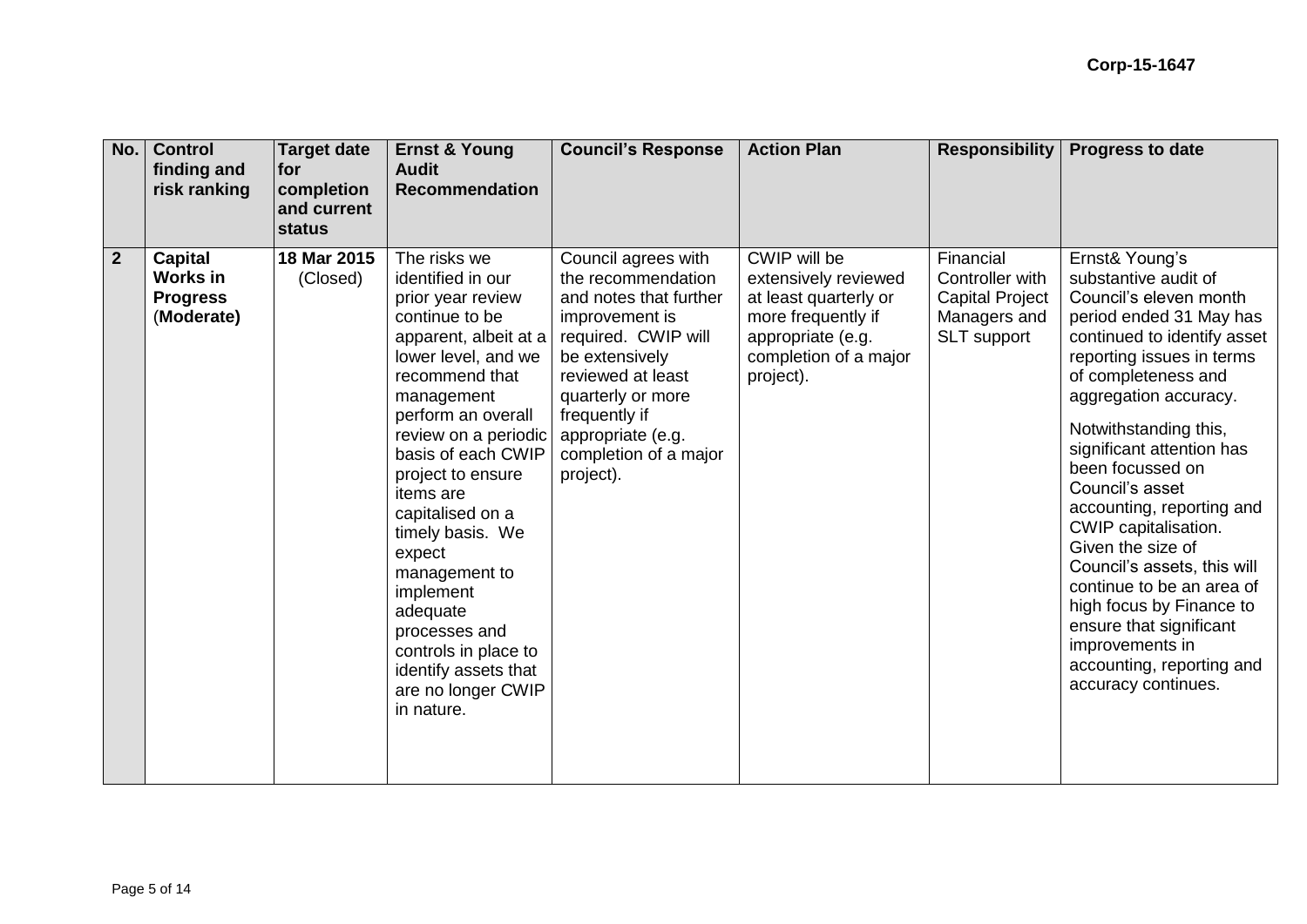| No.                     | <b>Control</b><br>finding and<br>risk ranking                                                         | <b>Target date</b><br><b>for</b><br>completion<br>and current<br>status | <b>Ernst &amp; Young</b><br><b>Audit</b><br><b>Recommendation</b>                                                                                                                                                                                 | <b>Council's Response</b>                                                                                                                                                                                                                                                                                                                                                                                                                                                                                                                                                    | <b>Action Plan</b>                                                                                                                                                                                                                                                                               | <b>Responsibility</b>                                                                                     | <b>Progress to date</b>                                                                                                                                                                                                                                                                                                                                                                                                                                                                                                                                                                                                                                       |
|-------------------------|-------------------------------------------------------------------------------------------------------|-------------------------------------------------------------------------|---------------------------------------------------------------------------------------------------------------------------------------------------------------------------------------------------------------------------------------------------|------------------------------------------------------------------------------------------------------------------------------------------------------------------------------------------------------------------------------------------------------------------------------------------------------------------------------------------------------------------------------------------------------------------------------------------------------------------------------------------------------------------------------------------------------------------------------|--------------------------------------------------------------------------------------------------------------------------------------------------------------------------------------------------------------------------------------------------------------------------------------------------|-----------------------------------------------------------------------------------------------------------|---------------------------------------------------------------------------------------------------------------------------------------------------------------------------------------------------------------------------------------------------------------------------------------------------------------------------------------------------------------------------------------------------------------------------------------------------------------------------------------------------------------------------------------------------------------------------------------------------------------------------------------------------------------|
| $\overline{\mathbf{3}}$ | <b>Non-financial</b><br>performance<br>reporting $-$<br>review of<br>underlying<br>data<br>(Moderate) | 18 Mar 2015<br>(On-going)                                               | As part of the<br>Council's LTP it<br>should consider the<br>systems,<br>processes and<br>quality control over<br><b>KPI</b> reporting<br>necessary to<br>ensure actual<br>performance is<br>captured, recorded<br>and reported<br>appropriately. | The Council is<br>reviewing its systems<br>and process for<br>collecting and<br>reporting against<br>KPI's as part of the<br>development of the<br>$2015 - 2035$ Long<br>Term Plan. This will<br>include ensuring that<br>KPI's are SMART and<br>good systems are in<br>place to capture and<br>report data to support<br>reporting. This will<br>include reviewing<br>existing processes to<br>ensure the integrity of<br>non-financial data<br>loaded into NCS for<br><b>KPI</b> reporting<br>purposes. These<br>changes will impact<br>for the 2015/16<br>financial year. | Develop a Project<br>Plan for<br>developing the<br>Performance<br>Management<br>Framework<br><b>Review the KPIs</b><br>and the current<br>performance<br>management<br>environment in<br>Council. This<br>includes the policy,<br>procedures and<br>quality control over<br><b>KPI</b> reporting | Group<br>Manager<br>Strategy and<br>Partnerships<br>and Manager<br>Corporate<br>Planning and<br>Reporting | Work was completed on<br>the KPI review with<br>respect to the tier 1 (LTP)<br><b>KPI measures. These</b><br>have been included in the<br>2015-35 Long Term Plan<br>which was adopted by<br>Council on 25 June 2015.<br>The tier 2 measures have<br>been reviewed and are<br>being finalised as part of<br>completing the Activity<br>Management Plans.<br>These plans will be<br>provided to Council for<br>endorsement in the<br>coming months.<br>Further work will be<br>undertaken to further<br>streamline data collection<br>methods during the<br>2015/16 year as part of<br>on-going work to enhance<br>performance reporting<br>across the Council. |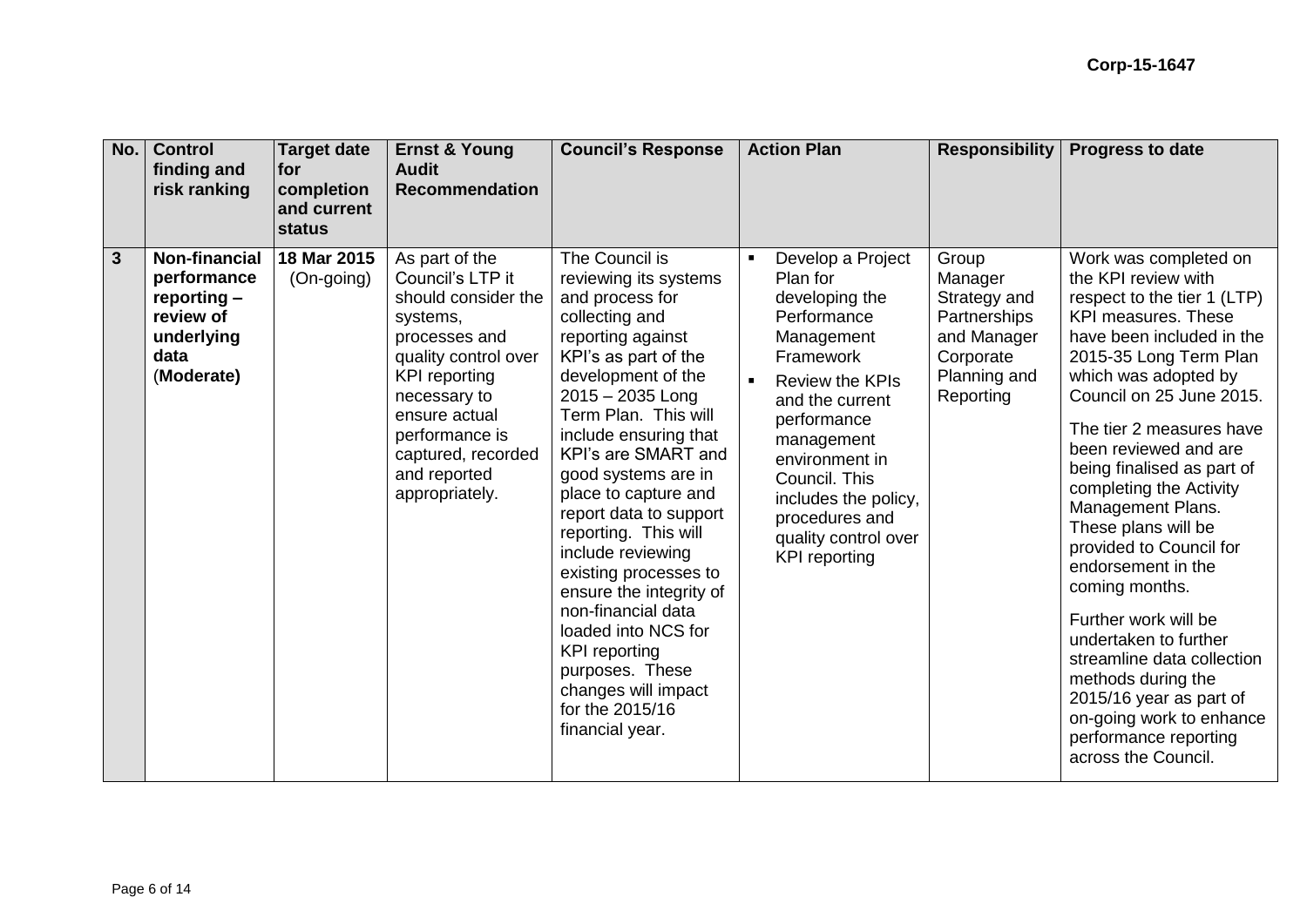| No.            | <b>Control</b><br>finding and<br>risk ranking                                                                     | <b>Target date</b><br>for<br>completion<br>and current<br><b>status</b> | <b>Ernst &amp; Young</b><br><b>Audit</b><br><b>Recommendation</b>                                                                                                                                                                                                                                                                               | <b>Council's Response</b>                                                                                                                                                                                                                                                                                                                                                                                                                                                                     | <b>Action Plan</b>                                                                                                                                                                                                                                                                                                                                                                                                                                                | <b>Responsibility</b>                                                                                     | <b>Progress to date</b>                                                                                                                                                                                                                                                                                                                                                                                                                                                                                                                                                                                                                                |
|----------------|-------------------------------------------------------------------------------------------------------------------|-------------------------------------------------------------------------|-------------------------------------------------------------------------------------------------------------------------------------------------------------------------------------------------------------------------------------------------------------------------------------------------------------------------------------------------|-----------------------------------------------------------------------------------------------------------------------------------------------------------------------------------------------------------------------------------------------------------------------------------------------------------------------------------------------------------------------------------------------------------------------------------------------------------------------------------------------|-------------------------------------------------------------------------------------------------------------------------------------------------------------------------------------------------------------------------------------------------------------------------------------------------------------------------------------------------------------------------------------------------------------------------------------------------------------------|-----------------------------------------------------------------------------------------------------------|--------------------------------------------------------------------------------------------------------------------------------------------------------------------------------------------------------------------------------------------------------------------------------------------------------------------------------------------------------------------------------------------------------------------------------------------------------------------------------------------------------------------------------------------------------------------------------------------------------------------------------------------------------|
| $\overline{4}$ | <b>Non-financial</b><br>performance<br>reporting -<br>clerical<br>accuracy of<br>reported<br>information<br>(Low) | 18 Sep 2015<br>(On-track)                                               | Clarity of the<br>performance<br>framework not only<br>has benefit in<br>terms of the quality<br>of the<br>accountability<br>documentation we<br>audit, it has the<br>potential to deliver<br>significant<br>management utility<br>through focus on<br>the things that<br>matter in terms of<br>the Council<br>achieving its key<br>objectives. | As above, the Council<br>is reviewing its<br>systems and process<br>for collecting and<br>reporting against<br>KPI's as part of the<br>development of the<br>$2015 - 2035$ Long<br>Term Plan. This will<br>include reviewing<br>systems and process<br>to ensure that what is<br>reported aligns with<br>the agreed data<br>source. This will<br>occur through a<br>mixture of reviewing /<br>reinforcing<br>accountabilities and<br>processes used to<br>validate final reported<br>numbers. | The project plan<br>seeks to examine<br>the Council's<br>performance<br>management<br>framework to<br>identify strengths<br>and weaknesses<br>and make<br>recommendations<br>for improvements<br>with associated<br>time lines and<br>resource allocation.<br>Key initial<br>deliverables<br>include:<br>The KPI review<br>$\blacksquare$<br>Establishing<br>$\blacksquare$<br>performance logic<br>mapping to<br>Council's vision,<br>priorities and<br>outcomes | Group<br>Manager<br>Strategy and<br>Partnerships<br>and Manager<br>Corporate<br>Planning and<br>Reporting | Work was completed on<br>the KPI review with<br>respect to the tier 1 (LTP)<br>KPI measures. These<br>have been included in the<br>2015-35 Long Term Plan<br>which was adopted by<br>Council on 25 June 2015.<br>The tier 2 measures have<br>been reviewed and are<br>being finalised as part of<br>completing the Activity<br>Management Plans.<br>These plans will be<br>provided to Council for<br>endorsement in the<br>coming months.<br>Further work will be<br>undertaken to further<br>streamline data collection<br>methods during the<br>2015/16 year as part of<br>on-going work to enhance<br>performance reporting<br>across the Council. |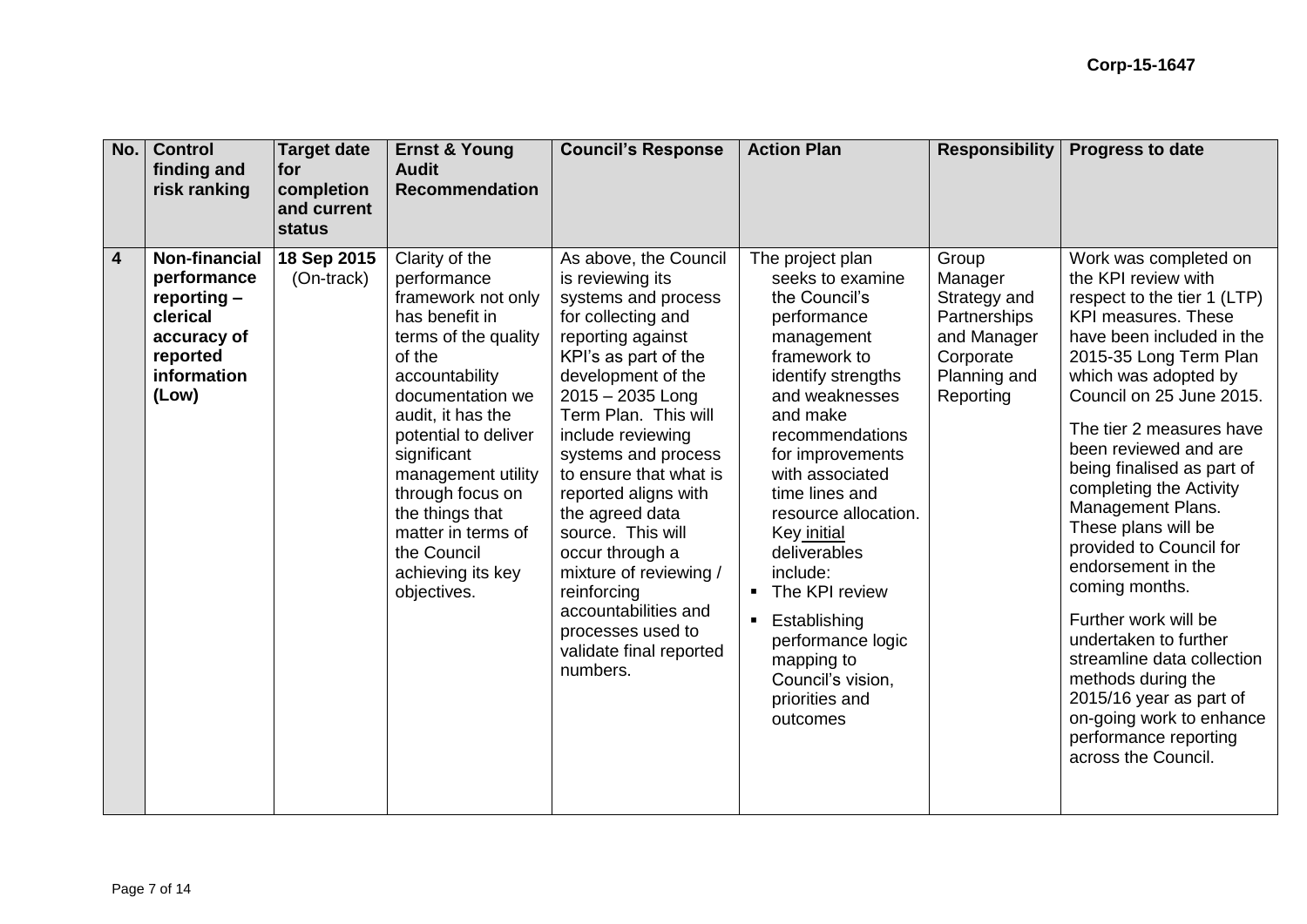| No.                     | <b>Control</b><br>finding and<br>risk ranking                                                              | <b>Target date</b><br>for<br>completion<br>and current<br>status | <b>Ernst &amp; Young</b><br><b>Audit</b><br><b>Recommendation</b> | <b>Council's Response</b> | <b>Action Plan</b>                                                                                                                                                                           | <b>Responsibility</b> | <b>Progress to date</b> |
|-------------------------|------------------------------------------------------------------------------------------------------------|------------------------------------------------------------------|-------------------------------------------------------------------|---------------------------|----------------------------------------------------------------------------------------------------------------------------------------------------------------------------------------------|-----------------------|-------------------------|
| $\overline{\mathbf{4}}$ | <b>Non-financial</b><br>performance<br>$reporting -$<br>clerical<br>accuracy of<br>reported<br>information |                                                                  |                                                                   |                           | Ensuring the KPIs<br>$\blacksquare$<br>appropriate<br>alignment with<br>strategies,<br>priorities, and<br>community and<br>council outcomes                                                  |                       |                         |
|                         | (continued)                                                                                                |                                                                  |                                                                   |                           | Enhancing<br>$\blacksquare$<br>corporate<br>monitoring and<br>reporting processes                                                                                                            |                       |                         |
|                         |                                                                                                            |                                                                  |                                                                   |                           | Ensuring<br>$\blacksquare$<br>appropriate<br>consultation on<br>service levels<br>through the LTP                                                                                            |                       |                         |
|                         |                                                                                                            |                                                                  |                                                                   |                           | Establishing self-<br>$\blacksquare$<br>assessment<br>processes<br>regarding KPI<br>reviews (including<br>evidence gathering<br>to support targets<br>and measures) for<br>activity managers |                       |                         |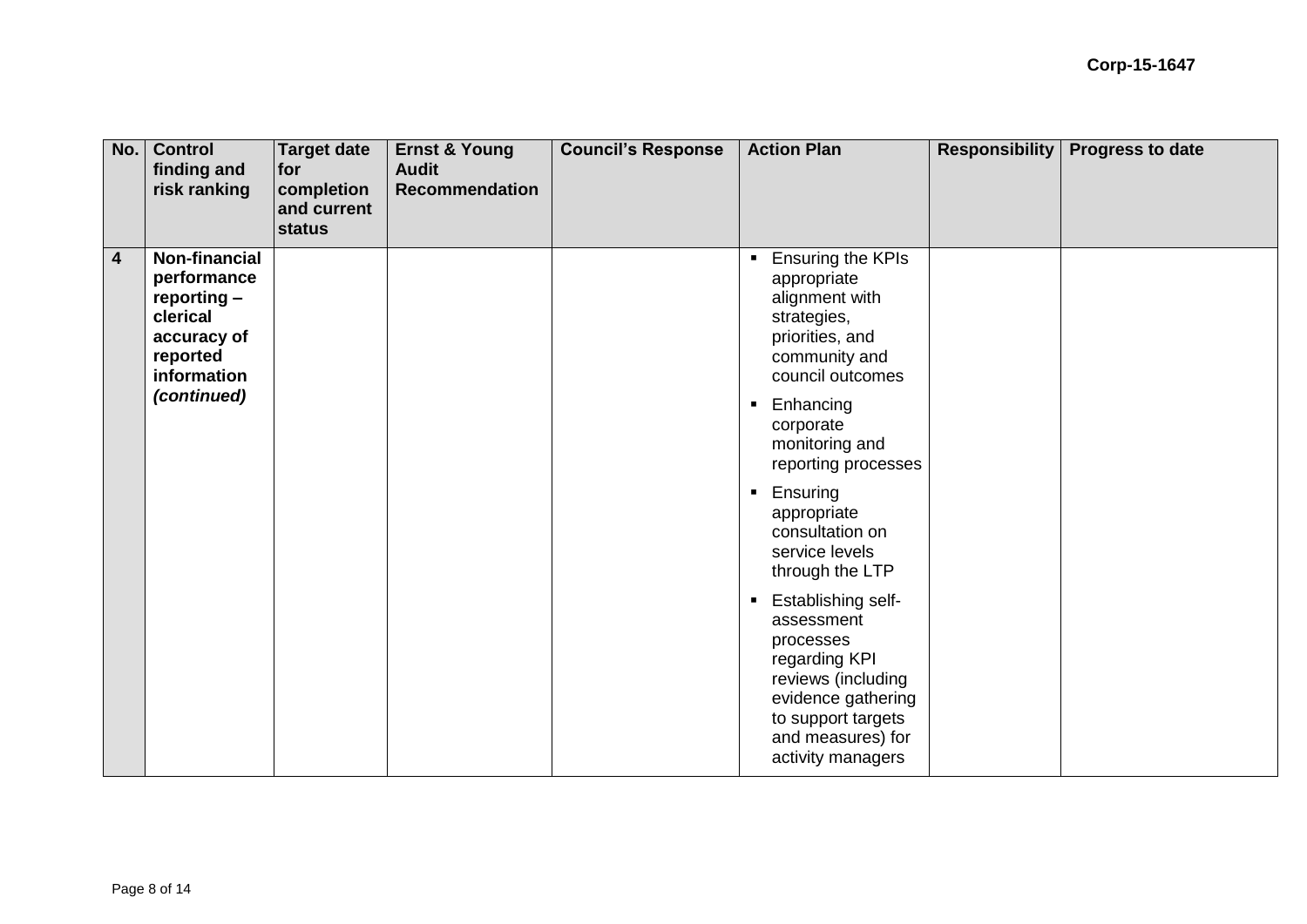| No.                     | <b>Control</b><br>finding and<br>risk ranking                                                                      | <b>Target date</b><br>for<br>completion<br>and current<br>status | <b>Ernst &amp; Young</b><br><b>Audit</b><br><b>Recommendation</b> | <b>Council's Response</b> | <b>Action Plan</b>                                                                                                                                                                                                | <b>Responsibility</b> | <b>Progress to date</b> |
|-------------------------|--------------------------------------------------------------------------------------------------------------------|------------------------------------------------------------------|-------------------------------------------------------------------|---------------------------|-------------------------------------------------------------------------------------------------------------------------------------------------------------------------------------------------------------------|-----------------------|-------------------------|
| $\overline{\mathbf{4}}$ | Non-financial<br>performance<br>$reporting -$<br>clerical<br>accuracy of<br>reported<br>information<br>(continued) |                                                                  |                                                                   |                           | Developing activity<br>$\blacksquare$<br>and cluster<br>dashboards or<br>plans on the page<br>Workshops by<br>$\blacksquare$<br>activity areas to<br>agree KPI<br>dashboards                                      |                       |                         |
|                         |                                                                                                                    |                                                                  |                                                                   |                           | Developing a<br>$\blacksquare$<br>performance<br>management<br>framework guidance<br>document and<br>corporate<br>performance<br>improvement plan<br>Creating a central<br>$\blacksquare$<br>repository for KPIs. |                       |                         |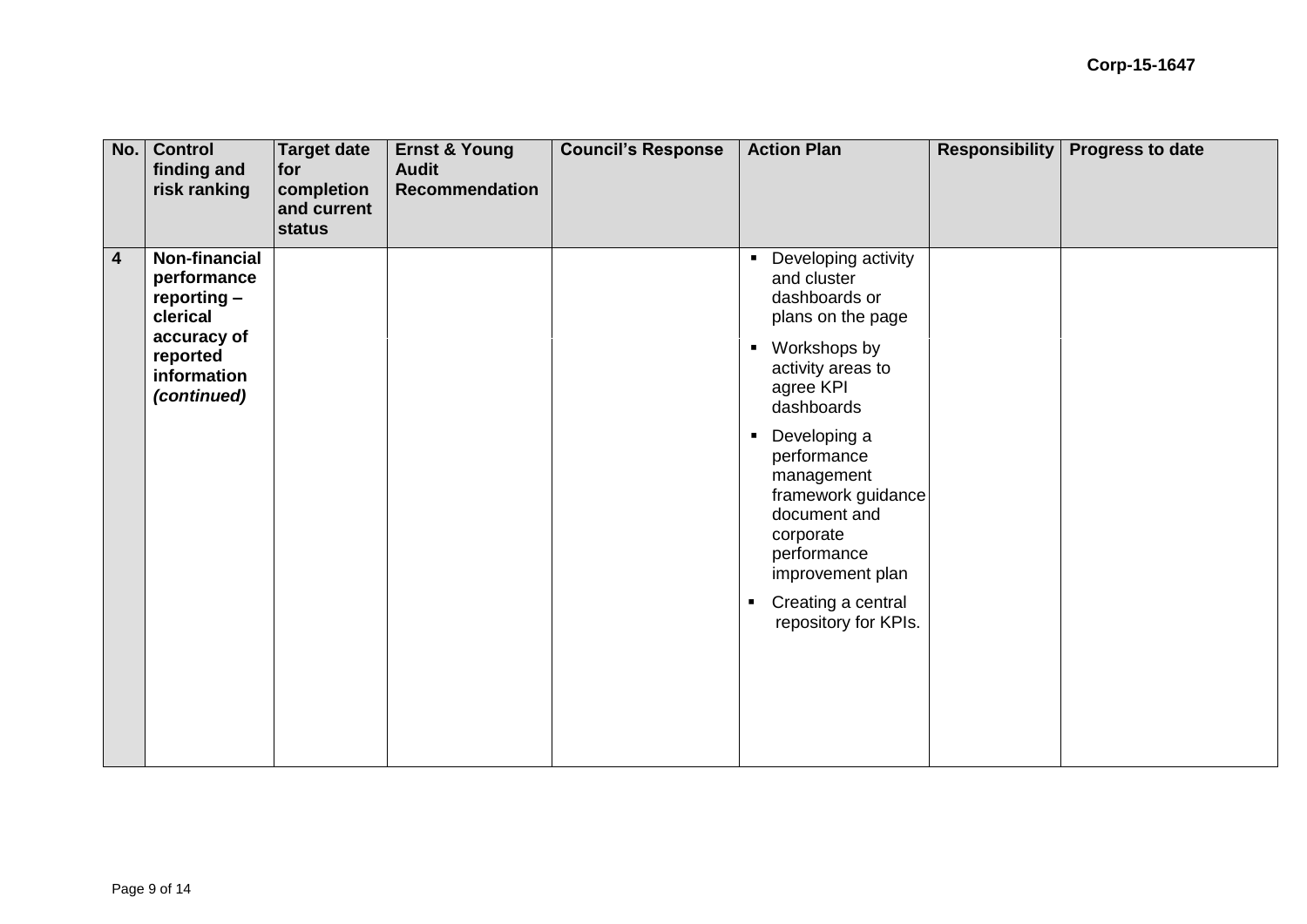| No.            | <b>Control</b><br>finding and<br>risk ranking                 | <b>Target date</b><br> for<br>completion<br>and current<br>status | <b>Ernst &amp; Young</b><br><b>Audit</b><br><b>Recommendation</b>                                                                                | <b>Council's Response</b>                                                                                                                                                                                                            | <b>Action Plan</b>                                                                                                        | <b>Responsibility</b>                                        | <b>Progress to date</b>                                                                                             |
|----------------|---------------------------------------------------------------|-------------------------------------------------------------------|--------------------------------------------------------------------------------------------------------------------------------------------------|--------------------------------------------------------------------------------------------------------------------------------------------------------------------------------------------------------------------------------------|---------------------------------------------------------------------------------------------------------------------------|--------------------------------------------------------------|---------------------------------------------------------------------------------------------------------------------|
| $5\phantom{.}$ | Authorisation<br>of payroll<br>voucher<br>(Low)               | 18 Sep 2015<br>(On track)                                         | We recommend<br>that management<br>emphasises the<br>importance of<br>following the<br>Council's<br>processes and<br>controls.                   | Council agrees with<br>the recommendation<br>and will review its<br>internal controls<br>around authorisation<br>of payroll vouchers.                                                                                                | Ensure payroll<br>vouchers are<br>appropriately<br>authorised each<br>month.                                              | Financial<br>Controller with<br>payroll officer<br>support   | A detailed review of<br>Council's internal controls<br>around authorisation of<br>payroll vouchers is on-<br>going. |
| $6\phantom{1}$ | <b>Payroll</b><br><b>Variance</b><br><b>Analysis</b><br>(Low) | 18 Sep 2015<br>(On track)                                         | Management<br>emphasises the<br>importance of<br>following the<br>Council's<br>processes and<br>controls with the<br>individuals<br>responsible. | Council agrees with the<br>recommendation.<br>Council has<br>implemented a new<br>payroll reporting<br>system (Chris 21) over<br>the past 12 months and<br>will review its internal<br>controls around payroll<br>variance analysis. | <b>Payroll Variance</b><br>Analysis Report will be<br>generated from Chris<br>21 each month and<br>explanations provided. | Organisational<br>Development<br>and Financial<br>Controller | A detailed review of<br>Council's internal controls<br>around Payroll Variance is<br>in on-going.                   |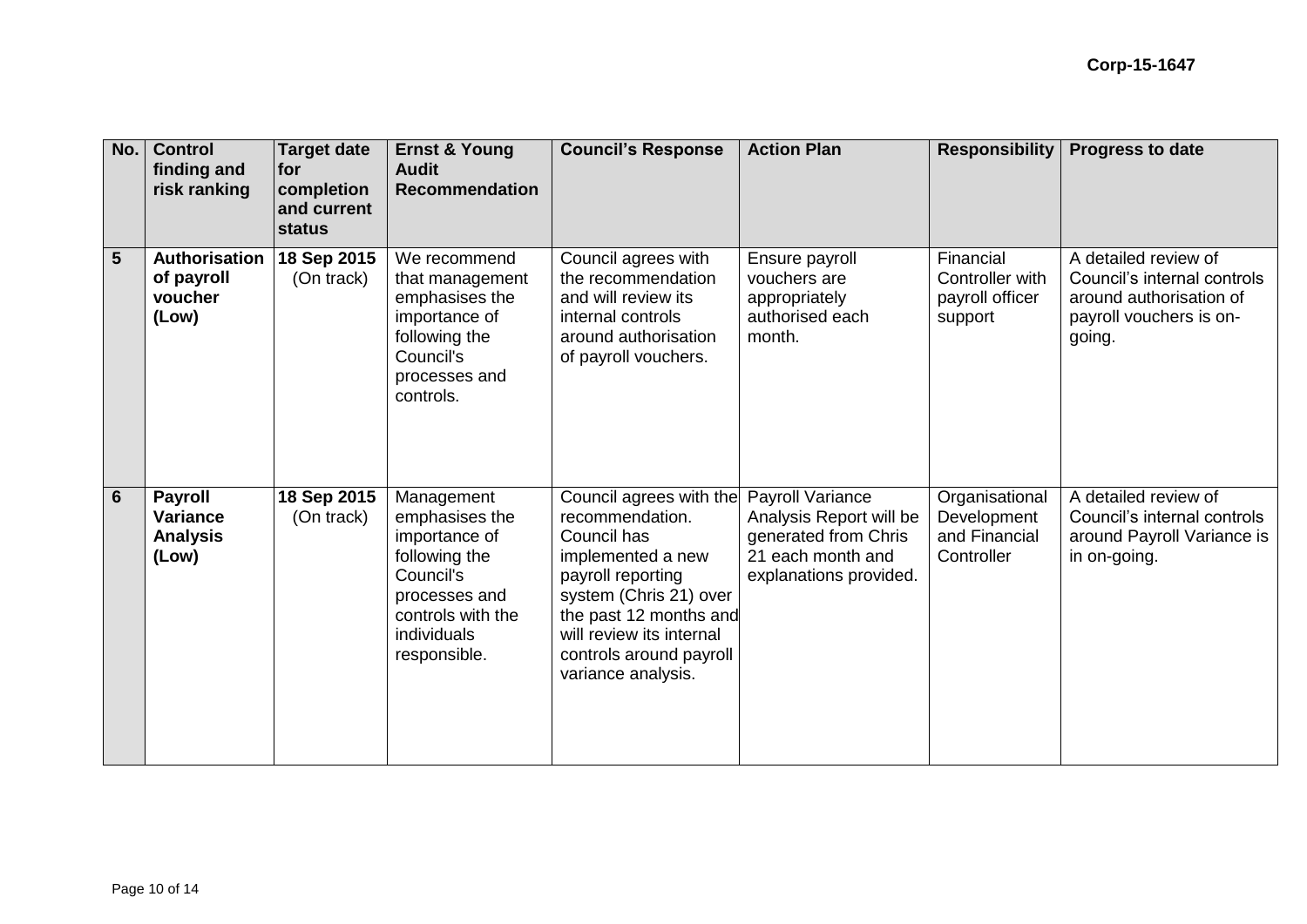| No.            | <b>Control</b><br>finding and<br>risk ranking                                         | <b>Target date</b><br><b>for</b><br>completion<br>and current<br><b>status</b> | <b>Ernst &amp; Young</b><br><b>Audit</b><br><b>Recommendation</b>                                                                                                                                                        | <b>Council's Response</b>                                                                                                                                 | <b>Action Plan</b>                                                                                                      | <b>Responsibility</b>                       | <b>Progress to date</b>                                                                                                                                                                                                                                                                                                                                                                                                                                                                                                                                                  |
|----------------|---------------------------------------------------------------------------------------|--------------------------------------------------------------------------------|--------------------------------------------------------------------------------------------------------------------------------------------------------------------------------------------------------------------------|-----------------------------------------------------------------------------------------------------------------------------------------------------------|-------------------------------------------------------------------------------------------------------------------------|---------------------------------------------|--------------------------------------------------------------------------------------------------------------------------------------------------------------------------------------------------------------------------------------------------------------------------------------------------------------------------------------------------------------------------------------------------------------------------------------------------------------------------------------------------------------------------------------------------------------------------|
| $\overline{7}$ | <b>Agreement of</b><br>the fixed<br>asset register<br>to control<br>accounts<br>(Low) | 18 Sep 2015<br>(On track)                                                      | A regular<br>reconciliation is<br>performed between<br>the fixed asset<br>register and the<br>general ledger.<br>This reconciliation<br>should be subject<br>to peer review to<br>enhance the quality<br>of the process. | Council agrees with<br>the recommendation<br>and notes the need to<br>improve the end to<br>end management of<br>fixed asset accounting<br>and reporting. | A Fixed Asset<br>Reconciliation is<br>performed monthly,<br>and then peer<br>reviewed and<br>authorised by<br>managers. | Financial<br>Controller with<br>SLT support | Ernst& Young's<br>substantive audit of<br>Council's eleven month<br>period ended 31 May has<br>continued to identify asset<br>reporting issues in terms<br>of completeness and<br>aggregation accuracy.<br>Notwithstanding this,<br>significant attention has<br>been focussed on<br>Council's asset<br>accounting, reporting and<br>CWIP capitalisation.<br>Given the size of<br>Council's assets, this will<br>continue to be an area of<br>high focus by Finance to<br>ensure that significant<br>improvements in<br>accounting, reporting and<br>accuracy continues. |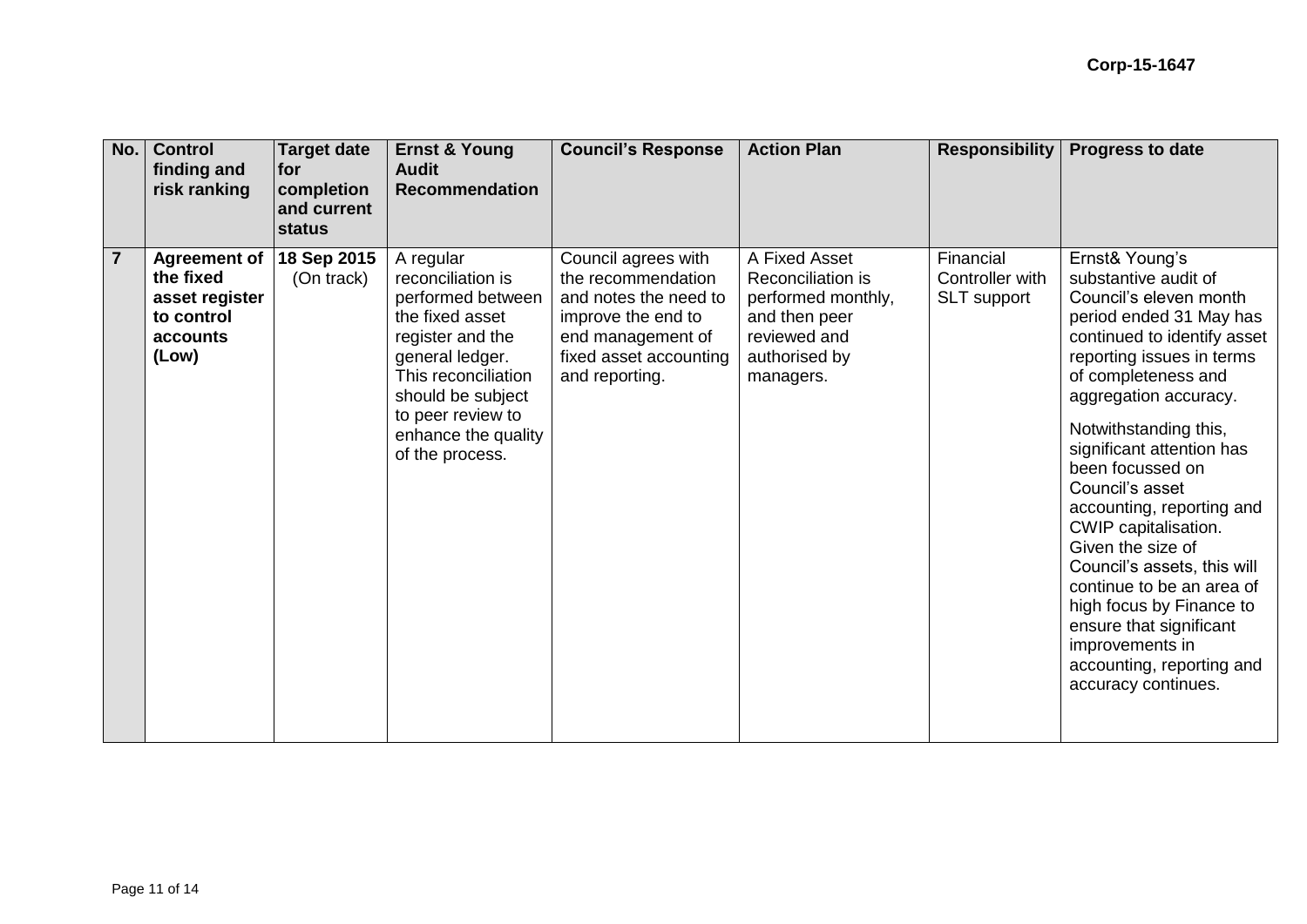| No. | <b>Control</b><br>finding and<br>risk ranking                  | <b>Target date</b><br><b>Ifor</b><br>completion<br>and current<br>status | <b>Ernst &amp; Young</b><br><b>Audit</b><br><b>Recommendation</b>                                                                                     | <b>Council's Response</b>                                                                                                                                                                                                                                                                                                                 | <b>Action Plan</b>                                                                                                                                                                                                        | <b>Responsibility</b>                       | <b>Progress to date</b>                                                                                                                                                                                                                                                                                                                                                                                                |
|-----|----------------------------------------------------------------|--------------------------------------------------------------------------|-------------------------------------------------------------------------------------------------------------------------------------------------------|-------------------------------------------------------------------------------------------------------------------------------------------------------------------------------------------------------------------------------------------------------------------------------------------------------------------------------------------|---------------------------------------------------------------------------------------------------------------------------------------------------------------------------------------------------------------------------|---------------------------------------------|------------------------------------------------------------------------------------------------------------------------------------------------------------------------------------------------------------------------------------------------------------------------------------------------------------------------------------------------------------------------------------------------------------------------|
| 8   | <b>Capital</b><br><b>Expenditure</b><br><b>Policy</b><br>(Low) | 18 Sep 2015<br>(On track)                                                | We recommend<br>that the KCDC<br>capitalisation<br>quidelines are<br>followed when<br>making the<br>decision whether to<br>capitalise<br>expenditure. | Council agrees with<br>the recommendation.<br>As above, Council<br>notes the need to<br>improve the end to<br>end management of<br>fixed asset accounting<br>and reporting.                                                                                                                                                               | A detailed<br>transactional analysis<br>of the Capital Work in<br>Progress / Fixed<br>Assets additions must<br>be completed monthly<br>to ensure all items are<br>capital in nature and<br>compliant with KCDC<br>policy. | Financial<br>Controller with<br>SLT support | A full review of financial<br>transactions from 1 July<br>2014 to 31 December<br>2014 has been<br>completed. A review is<br>currently in progress to<br>cover the period to 30<br><b>June 2015</b>                                                                                                                                                                                                                     |
| 9   | <b>Timely review</b><br>of policies<br>(Low)                   | 18 Sep 2015<br>(On track)                                                | Policies should be<br>reviewed<br>periodically to<br>ensure that they<br>correctly reflect<br>Council's<br>expectations.                              | Council agrees with<br>the recommendation<br>and further notes a<br>review of all Council<br>policies has<br>commenced. All policy<br>updates are targeted<br>to be completed by<br>30 June 2015 and will<br>be reviewed at least<br>every five years or<br>more frequently if<br>considered prudent to<br>do so by Senior<br>Management. | A Register of all<br>Council Policies is to<br>be established and<br>each policy will be<br>reviewed at least<br>every five years or<br>more frequently if<br>considered prudent to<br>do so by Senior<br>Management.     | <b>SLT</b>                                  | The policies identified in<br>the schedule of policies to<br>be developed and/or<br>reviewed are being<br>worked on, with priority<br>being given to the policies<br>explicitly stated by Ernst &<br>Young following the<br>2013/14 Audit. These are:<br>sensitive expenditure<br>travel expenditure<br>$\bullet$<br>disposal of assets<br>$\bullet$<br>electronic purchase<br>orders<br>office supplies<br>purchasing |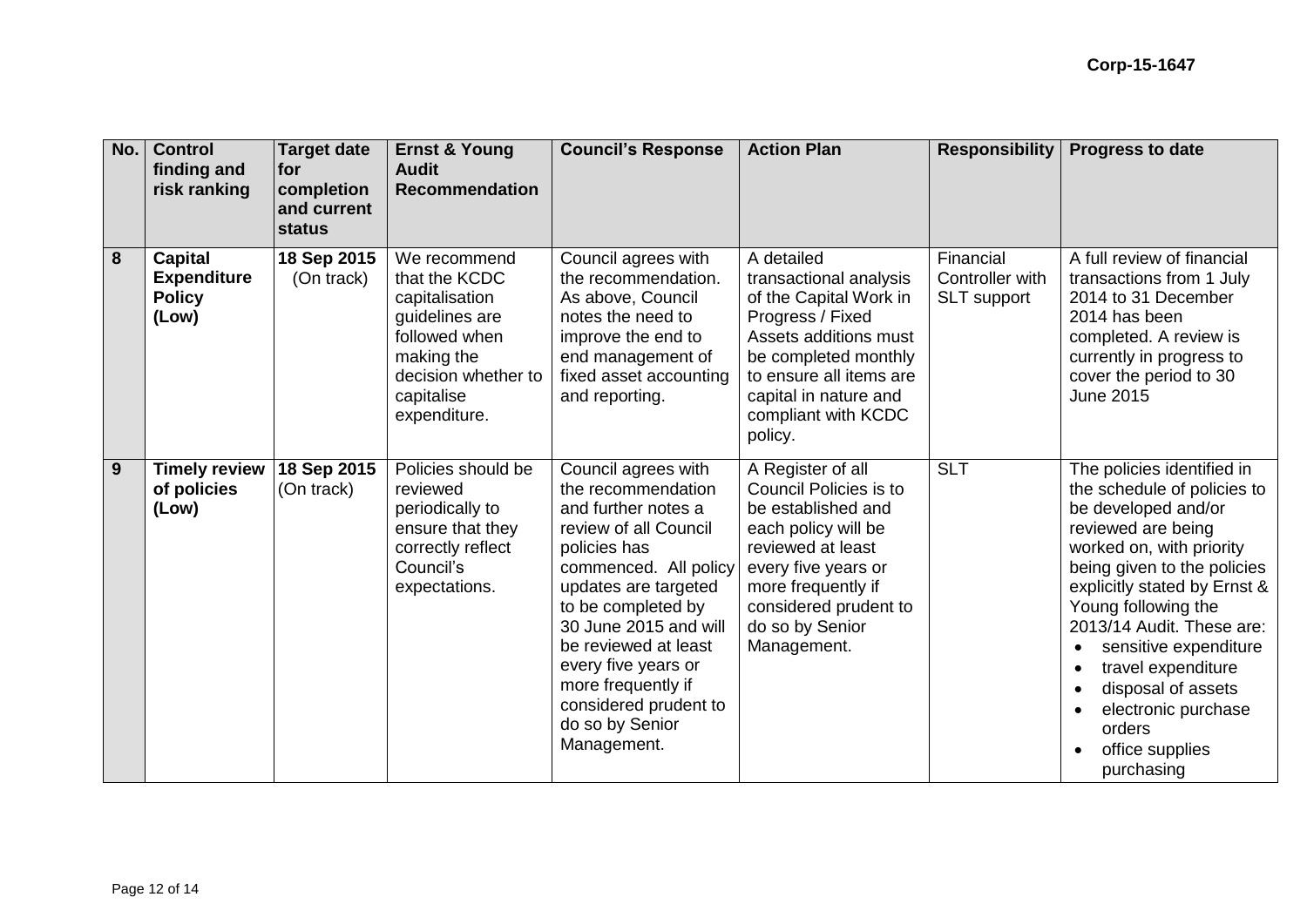| No. | <b>Control</b><br>finding and<br>risk ranking | <b>Target date</b><br>for<br>completion<br>and current<br>status | <b>Ernst &amp; Young</b><br><b>Audit</b><br><b>Recommendation</b>                                                                                                                                                                                                                                           | <b>Council's Response</b>                                                                                                                                                                                                                                                                                                                                                                                                                                                                                                                                                                                     | <b>Action Plan</b>                                                                                                                                                                                                                        | <b>Responsibility</b>                                                     | <b>Progress to date</b>                                                                                                                                       |
|-----|-----------------------------------------------|------------------------------------------------------------------|-------------------------------------------------------------------------------------------------------------------------------------------------------------------------------------------------------------------------------------------------------------------------------------------------------------|---------------------------------------------------------------------------------------------------------------------------------------------------------------------------------------------------------------------------------------------------------------------------------------------------------------------------------------------------------------------------------------------------------------------------------------------------------------------------------------------------------------------------------------------------------------------------------------------------------------|-------------------------------------------------------------------------------------------------------------------------------------------------------------------------------------------------------------------------------------------|---------------------------------------------------------------------------|---------------------------------------------------------------------------------------------------------------------------------------------------------------|
| 10  | <b>Building</b><br><b>Consents</b><br>(Low)   | 18 Sep 2015<br>(On track)                                        | We reiterate our<br>recommendation<br>that the Council<br>investigate as to<br>whether they are<br>classified as a<br>"holder" under the<br><b>Unclaimed Monies</b><br>Act 1971, and<br>whether they are<br>required to return<br>this money to the<br><b>Inland Revenue</b><br>Department if<br>unclaimed. | Council agrees with<br>the recommendation.<br>Over the last two years<br>the Council has been<br>actively working to<br>review each case and<br>refund the bonds<br>where appropriate. In<br>June 2012 the Council<br>had 1,406 bonds<br>outstanding and over<br>the last two years 582<br>bonds have been<br>refunded to<br>individuals. The<br>Council will continue to<br>review the bonds over<br>the coming year with<br>the aim of refunding all<br>applicable bonds.<br>Council has reviewed<br>the Unclaimed Money<br>Act 1971 and has<br>noted that we do not<br>appear to be listed as<br>a holder. | Review the bonds<br>over the coming year<br>with the aim of<br>refunding all bonds<br>where appropriate.<br>Council will elect to be<br>the holder and return<br>the money to the IRD<br>if we are not able to<br>locate the individuals. | Group<br>Manager<br>Regulatory<br>Services and<br>Financial<br>Controller | The outstanding bond<br>liability is being<br>substantially reviewed. A<br>detailed report will be<br>provided to the Corporate<br><b>Business Committee.</b> |